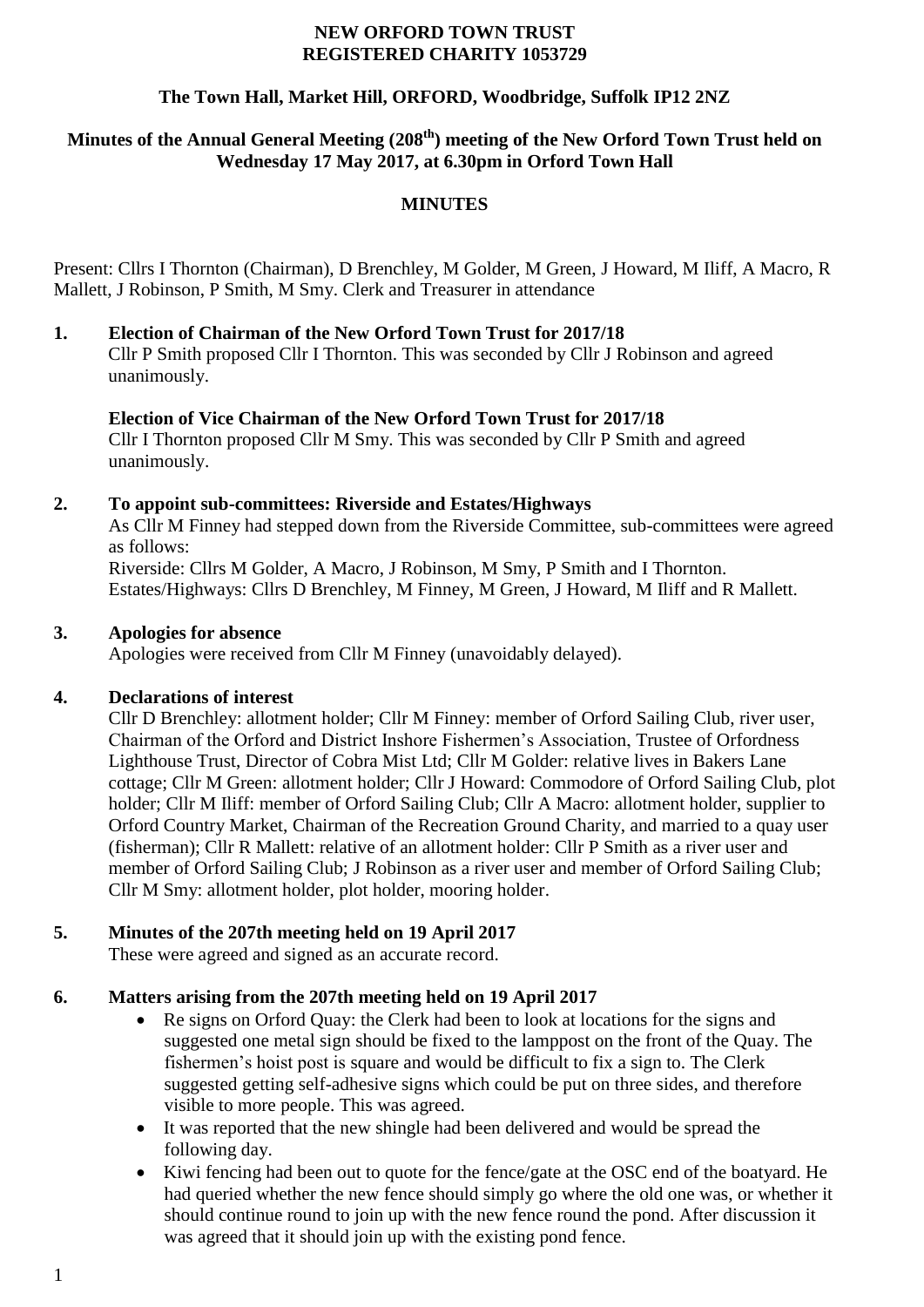- The Treasurer reported that the card machine in the Quay Office was working well.
- Re Screen Suffolk, the Clerk had emailed to register with Screen Suffolk. The reply had come back asking for more information and photographs of the locations, and the Clerk asked the Trustee if they were happy for her to deal with and approve small-scale enquiries (liaising with relevant Committee Chairmen, and keeping the Trustee informed of what would be going on), and taking larger enquiries to relevant Committees or the full Trustee: this was agreed.
- The Clerk reported that there had been no reply from Ian Mills to the Chairman's letter of 15 March 2017. It was agreed that the Clerk should send a letter to Mr Mills to chase this up.

# **ACTION Clerk to send letter as above**

 The Clerk reported that NOTT had still not received payment from the loss adjuster re Quay Street Car Park oil spill, and that Ker-Way was chasing for payment. The Trustee agreed unanimously to pay Ker-Way a preliminary amount of £10,000, with the balance to be paid once NOTT has received the money. It was further agreed to pay Eastern Fire and Rescue Service and Friends Garage the monies they are owed.

# **ACTION Treasurer to raise cheques as above**

• The Clerk reported that she had spoken with the organisers of the tractor rally, and that arrangements were in place for 28 June. She had arranged to speak with the organiser during the week leading up to the event to check everything.

# **7. Treasurer's report**

• Cheques and balances from 1-30 April 2017 These were agreed and accepted by the Trustee.

The Treasurer reported that the credit card machine was up and running at the Quay Office, and that over £3000 had been taken on it to date. It was agreed that a sign should be put up in the Quay Office window advising that NOTT was now able to take card payments.

### **ACTION Clerk to make sign, as above**

 Agreement of bank signatories for all NOTT bank and COIF accounts After discussion it was agreed unanimously that the signatories for all NOTT's accounts (Barclays Bank, Santander, COIF, Virgin, United Trust Bank and Unity Trust) should be Cllrs I Thornton, M Golder and A Macro.

### **ACTION Treasurer to complete paperwork as above**

# **8. Committee reports**

# Minutes of an **Estates/Highways** meeting held on 27 April 2017

Cllr J Howard reported that he had looked in the loft area of one of the cottages in Bakers Lane. He had been surprised to find another ceiling, complete with old light fitting. At some point all the ceilings must have been much higher, but a new ceiling put in, probably to make the rooms more snug. There are division walls between the cottages (not made of brickwork), and everything is dry and sound. Cllr J Howard said that it was highly likely that the roof was boarded, but probably not with a membrane. There is 6-8 inches of insulation.

Town Hall lighting will be discussed by the Estates Committee at their next meeting. The Clerk is still chasing Paul Lloyd for info re shower in Bakers Lane, and for getting a date for the damp work. The water leak has been sorted at the Gedgrave Road allotments. The picnic bench in Quay Meadow has been pressure washed and is looking good. Mark Thacker has been asked to give a quote for painting the Quay Street car park toilets.

Microlift in Town Hall kitchen: the microlift is not working and needs a new motor gear unit, and the Clerk has received two quotes for repair: from Stannah for £5289 plus VAT, and from Genesis Lifts for £4380 plus VAT. The Clerk reported that the lift was used every weekend by the Country Market, and for all functions that took place in the Main Hall. Cllr P Smith proposed that the lift should be repaired. This was seconded by Cllr I Thornton and agreed unanimously.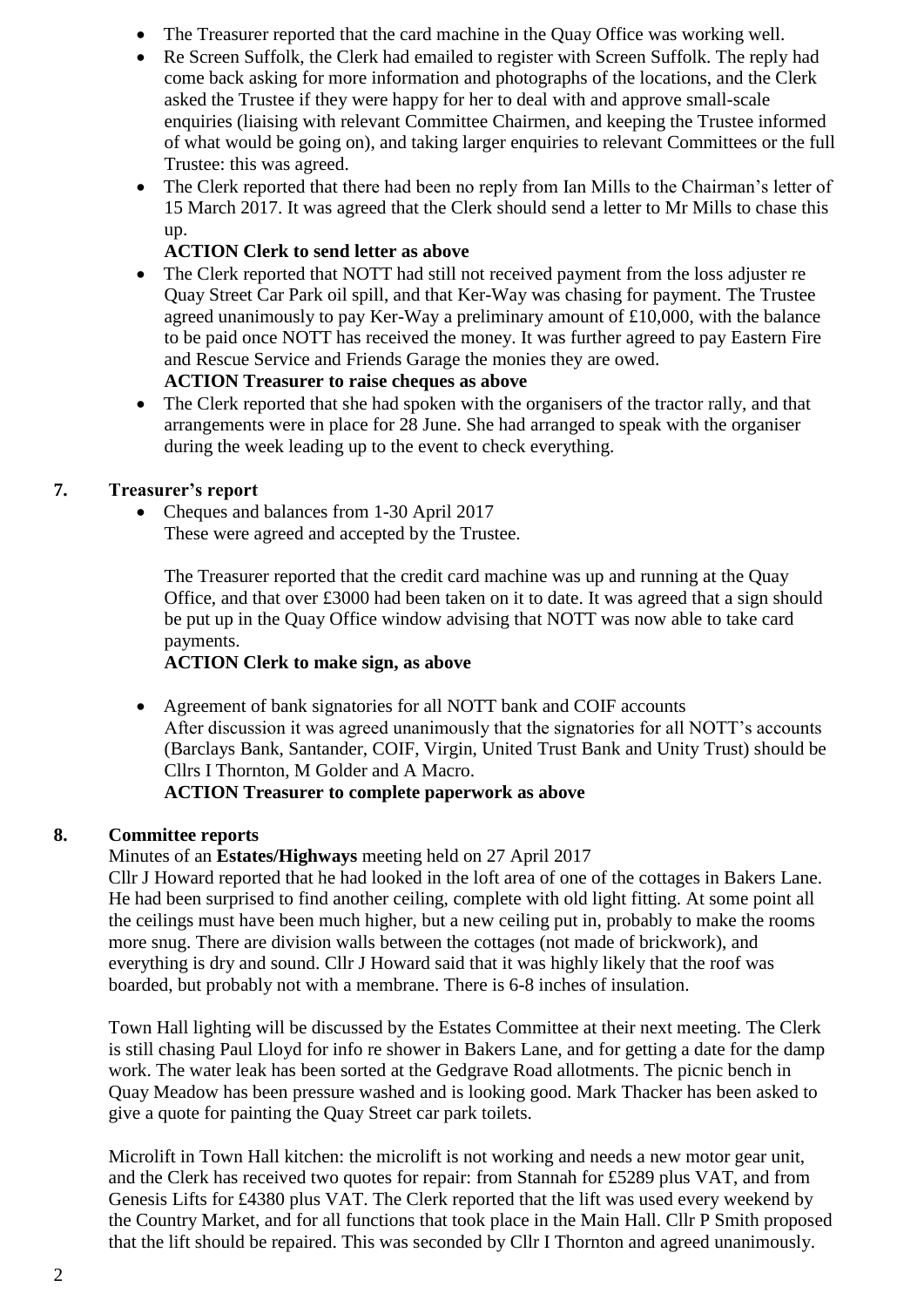The Clerk was asked to check the guarantee on both quotes, and if these are the same, then to accept the cheaper quote.

### Minutes of a **Riverside** meeting held on 24 April 2017

Cllr J Robinson had spoken to Tom Massey about the pressure washer which was given to NOTT. He felt that it wouldn't be suitable for use by NOTT for cleaning the slipway, as the volume of water would not be sufficient. Cllr J Howard reported that OSC had experimented with a pressure washer, but only the fire hose was able to shift the mud. The fire engine currently cleans NOTT slipway on a weekly basis.

Re cleaning of the slipway Cllr I Thornton commented that if Quay users use the slipway early in the morning or on the Quay Warden's day off, then it can sometimes by dirty. NOTT has 2 scrapers. After discussion it was agreed that one should be given to Cobra Mist on a permanent loan, so that they can clean the slipway themselves if need be. **ACTION Clerk to ask Quay Warden to give Cobra Mist a scraper as above**

Re CCTV: Cllr J Robinson felt that the best site for the camera that used to be sited on the BT pole, was on a metal pole with base plate which could be mounted on an existing concrete plinth close to the BT pole. The Clerk will ask Peggs to quote for this. **ACTION Clerk to get quote from Peggs as above**

Cobra Mist is now paying an annual fee for use of the slipway.

**9. Consideration of NOTT advisors:** V Ransome for personnel issues – Cllr A Macro reported that V Ransome is now in full-time employment and will not be able to continue in this role. Cllr P Smith reported that the PC and NOTT Chairmen should be carrying out the appraisals. The Parish Clerk had got some information about this, and the NOTT Clerk will liaise with her, and it can be discussed further at the next NOTT meeting.

I Castle for allotments: Cllr P Smith will talk to Mr Castle to see if he is willing to carry on as allotments adviser, and this will be held over until the next meeting.

**Renewal of preferred contractors:** Mark Thacker as handyman; Elite for tree inspections and work; Suffolk Coastal Norse for grounds maintenance (ie Quay Meadow, QSCP) etc: these were all agreed unanimously by the Trustee.

### **10. General Trust business**

 Village stocks: request for funding for repair of stocks: the Clerk reported that when the stocks were taken out for photographing by the Museum, they had been in a bad state of repair, with one end almost falling apart. The stocks are owned by NOTT and are on loan to Orford Museum. Jen Hall (Curator, Orford Museum) had been to take a look at them, and had asked Dick Murphy to quote for their repair. He has given a verbal quote of up to £500. Jen Hall has been in touch with Orford Castle to see if they might be able to go on display there, but a firm decision on this is yet to be made by English Heritage. More conservation may be required before they are put on display, but Jen Hall is confident that funding for this could be sourced from elsewhere if required. After discussion Cllr I Thornton proposed that NOTT should pay up to £500 as a one-off, and that money for further repairs would need to be sourced from elsewhere. This was seconded by Cllr J Howard and agreed unanimously.

### **ACTION Clerk to inform Jen Hall as above**

- Data protection course: it was agreed that the Clerk should attend this course.
- Any new information re MCZs: an informal meeting had been held on 10 May 2017, at which Alison Andrews (Chairman, Alde and Ore Association) and Keith Martin (Trustee of Alde and Ore Association with responsibilities for MCZs) were present, and notes from this meeting were distributed to members of the Trustee. Cllr I Thornton had done some further research and found information on website of the Joint Nature Conservation Committee (JNCC), which is a statutory adviser to the government. On the website you